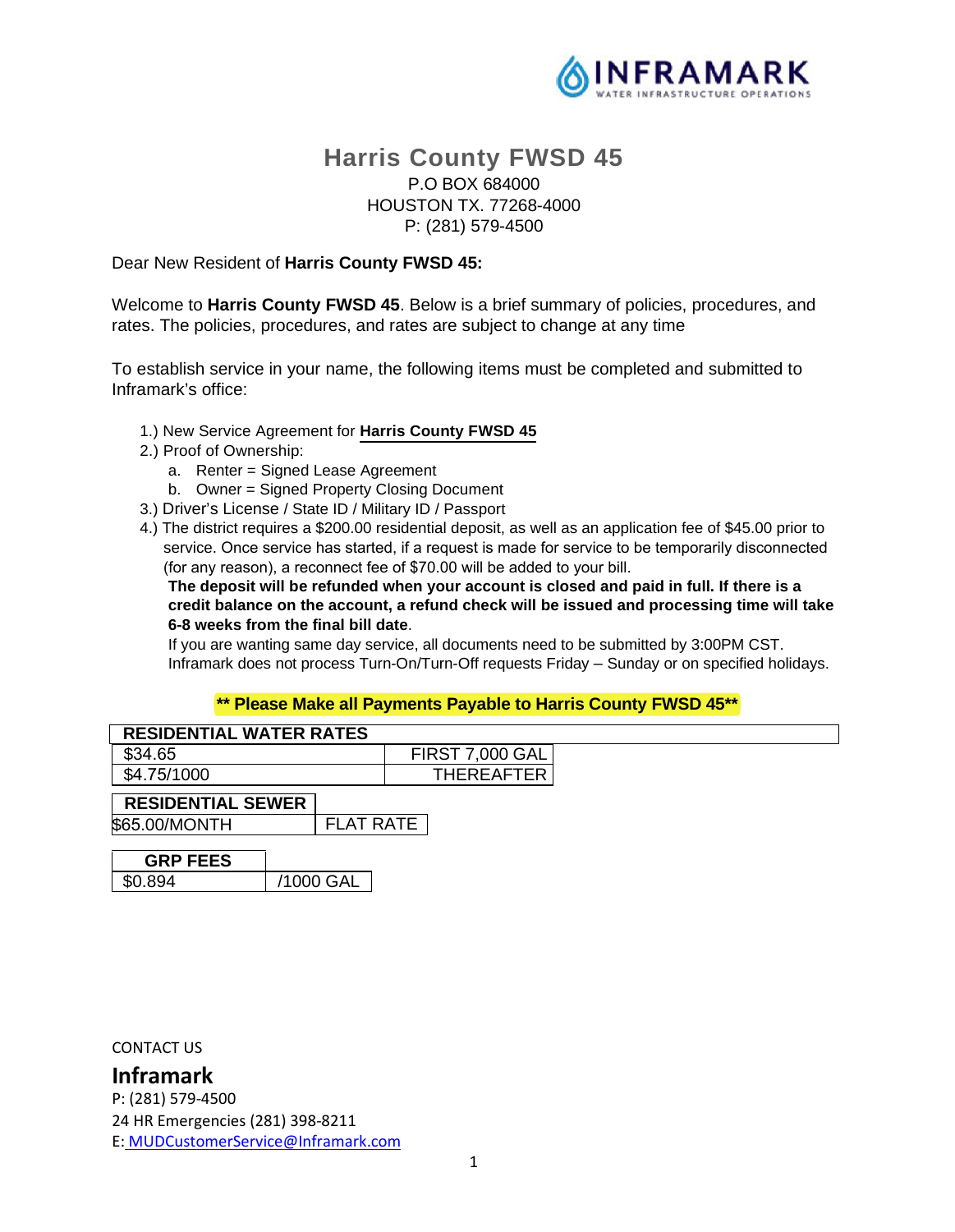

### **A 10% penalty will be assessed if payment is**

### **received after the due date. This amount is shown in the "AFTER DUE DATE" section on y our bill**

### **Delinquent:**

If your account becomes past due at the time current bills are generated, a termination notice will be sent to your address and a \$10.00 letter fee will be added to your bill. All charges are due to avoid termination of your service. Should full payment not be received as directed on the letter ,your service will be disconnected. Should service be disconnected, a **\$70.00 reconnect fee** will be added to your account. Full balance of your account will be required to restore service, payable by cashier's check or money order only. If reconnecting due to non-pay cut off time is 4 PM CST. If your district offers After Hours Service, reconnections after 4 PM CST will be subject to After Hours Fees. Monday through Friday, to restore with same day service. If your district offers after-hour services, payments made after 4:00PM CST will be subject to after-hours fees.

*NOTE: Once an account is turned off due to a non-payment: Payments made online, by QR reader, over-the-phone, or mailed, are not acceptable forms of payment to restore services.*

# **Payment Options Note: If a check payment is returned unpaid by your bank (for any reason), a \$50.00 return check fee will be added to your bill.**

- **Online**
	- Payment Method:
		- Credit/Debit Card, convenience fee 3% of payment amount
		- **Electronic Check, convenience fee of \$1.00**

- www.paymyinframarkbill.com

# **QR Readers "InstaPay"**

- Payment Method: Credit/Debit Card, convenience fee 3% of payment amount
- Electronic Check, convenience fee of \$1.00
- **Over-the-Phone**
	- Payment Method: Credit/Debit Card, convenience fee 3% of payment amount
	- Payment Method: Check, convenience fee of \$1.00
	- English: Select Option "1"
	- Spanish: Select Option "2"

### **Mail-In (Personal Check/Bill Pay)**

- ATTN TO: Harris County FWSD 45 P.O BOX 684000
	- Houston, TX, 77268
- **In-Person** 
	- Payment Method: Personal Check, Money Order or Cashier's Check

Location: Inframark – Grandway West

(Entrance on North side of the Building) 2002 West Grand Parkway North, Suite 100 Katy, TX, 77449 Office Hours: 7:30AM – 5:00PM